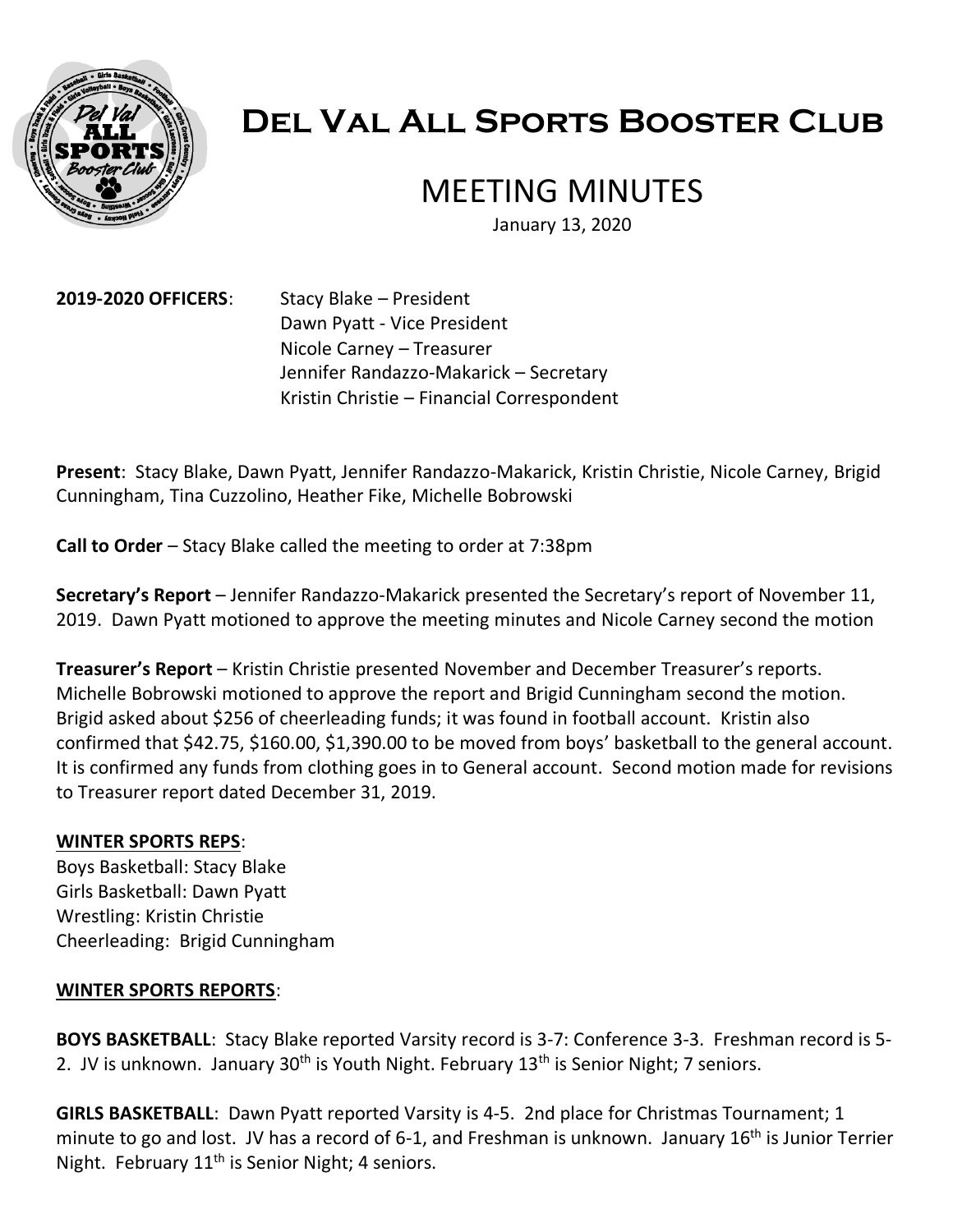**WRESTLING:** Kristin Christie reported the team is UNDEFEATED! Del Val beat Hunterdon Central. HWS Conference 6<sup>th</sup> place. Zach – 2<sup>nd</sup> place, Gage – 3<sup>rd</sup> place, 3 wrestlers placed 4<sup>th</sup> from Del Val. January 15<sup>th</sup> is Gold Rush. Senior Night is January 22<sup>nd</sup>; 13 seniors & 1 stat. Fundraiser is selling raffles soon.

**CHEERLEADING**: Brigid Cunningham reported that they cheer for wrestling & basketball during the winter. Lenape Valley 1<sup>st</sup> place. Overall 1<sup>st</sup> place and going to Nationals in Florida on February 5<sup>th</sup>.

**DEL VAL SPIRIT WEAR**: Stacy Blake reported boys' and girls' basketball and wrestling clothing has been delivered. Christmas sale (Stacy's garage) brought in about \$1,700.00. Stacy is currently working on t-shirts for Nationals for cheerleaders, class of 2020 sweatshirt with all the names on it, and she will meet with seniors to set-up the spring sports spirit wear.

### **SPRING SPORTS REPS:**

**Baseball: ? (still needed) Softball: Heather Fike Boys Lacrosse: Andrew Niebuhr & Michelle Bobrowski Golf – Kristin Christie Track & Field: ? (still needed)**

#### **NEW BUSINESS**:

- 1. Track & Field coaches will be DiVincent & DePaulo as head coaches. Cole, Golder, & Wosack as assistant coaches.
- 2. Spirit Wear events:
	- a. February 6<sup>th</sup>: 8<sup>th</sup> Grade Orientation
	- b. March Varsity Jackets
- 3. Michelle Bobrowski updated us that the fundraising road clean-ups are limited this year due to increased demand.
- 4. Brigid Cunningham said there will be very limited canning at Shoprite in Phillipsburg & Clinton. Teas can make very good money for fundraising but Shoprite customers are complaining. Need to set-up canning asap to be put on their calendars.
- 5. NOMINATIONS are open for TREASURER and VICE PRESIDENT. Please email all nominations to the booster club.

#### **OLD BUSINESS**:

- 1. By-Laws: Approved at this meeting dated January 13, 2020 with the new amendments: Unanimous vote for approval; signed by board members.
- 2. TD Bank update: Any deposits over \$10,000 with have a .20 per \$100.00 deposited. We will not deposit over \$10,000 per month and possibly hold money to next month if this occurs. Services charges are waved since we are 501c3 but we will be charged bank fees.
- 3. Riegel Ridge Bank: Stacy will be visiting and look into possibly switching banks depending on their fees and charges.